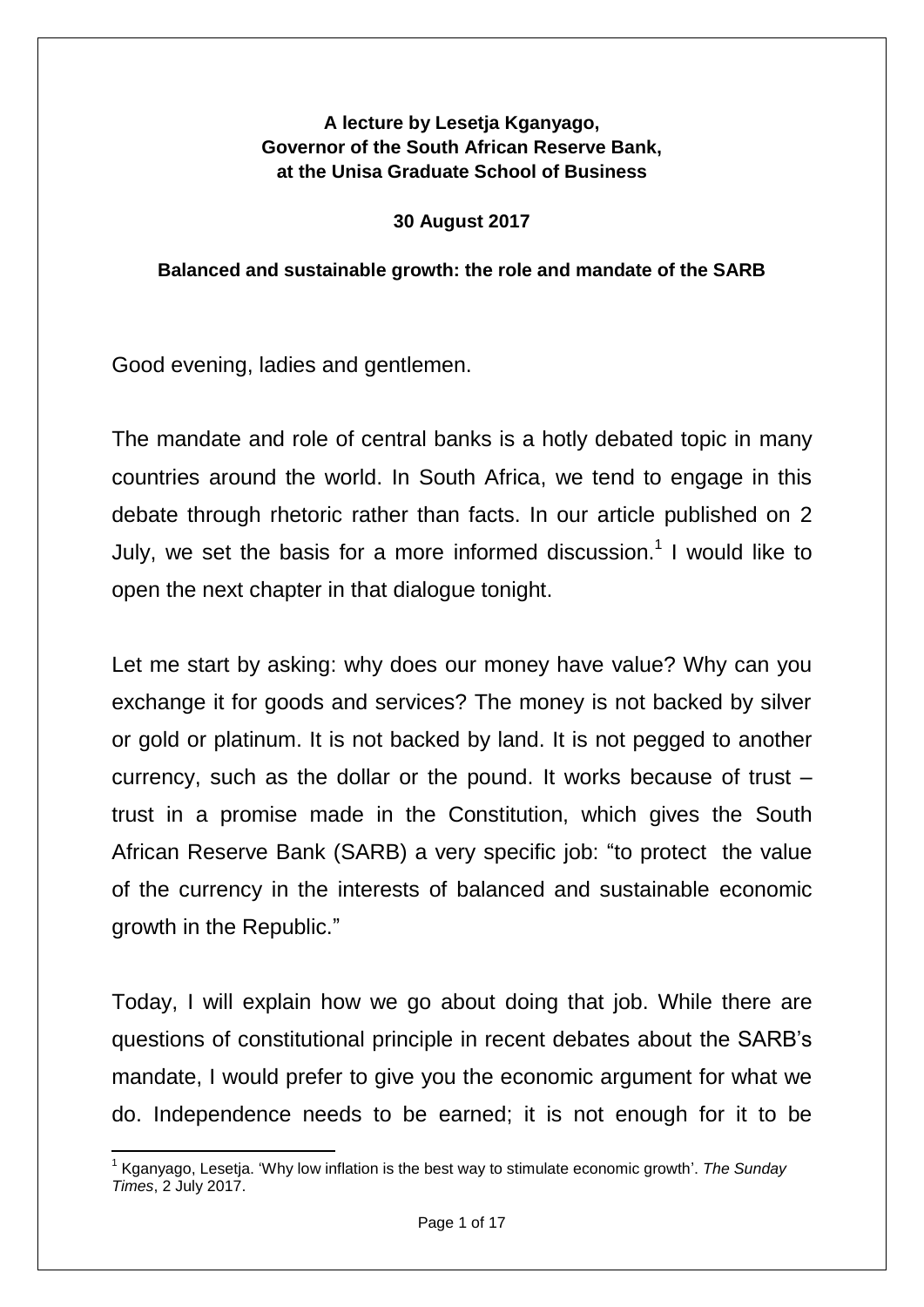enshrined in the Constitution. The economic argument is crucial for assessing our effectiveness – and for understanding why the SARB should be independent.

There is no distinction, and hence no choice to be made, between protecting the value of the currency and attending to the socio-economic well-being of South Africans. Destroying the value of the rand through inflation, reducing what it purchases in terms of daily sustenance, would be of no benefit to anyone. The recent report by Statistics South Africa shows that our tragic rise in poverty coincides with a time of rising inflation and weakening growth, between 2011 and 2015. $^2$ 

While we are happy to discuss alternatives to policy targets and to the way in which we now make monetary policy, the case for the existing framework is very strong; our own experiences and those of other countries overwhelmingly support it. Our monetary policy framework has helped us to achieve a historically low rate of inflation and, as a direct consequence of that, historically low interest rates. This suggests that, in our current economic predicament, rethinking monetary policy may not be the best use of our time. South Africa has far more urgent economic challenges, in particular reducing our structural unemployment rate.

**.** 

<sup>&</sup>lt;sup>2</sup> Statistics South Africa, *Poverty trends in South Africa: an examination of absolute poverty between 2006 and 2011, 2015.* 22 August 2017. The South African Multidimensional Poverty Index (SAMPI) shows a sharp decline in poverty, from 17.9% in 2001 to 8% in 2011, falling somewhat further to 7% by 2016.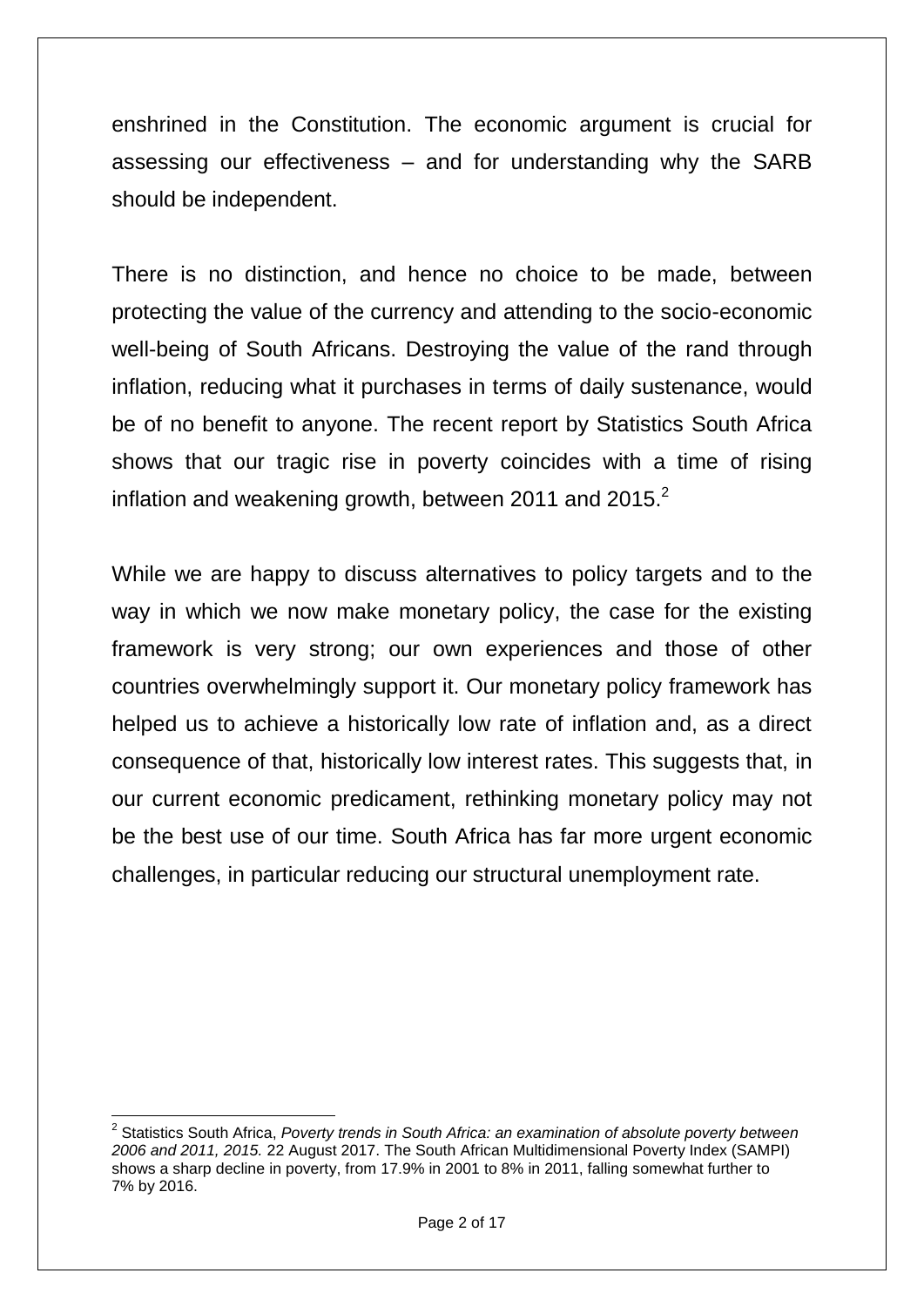### **How we protect the value of the currency**

Let me start with a classic problem of central banking. In general, everyone wants money to keep its value. However, everyone also wants lower interest rates – and there are always some people who ignore inflation and demand lower rates straight away. Unfortunately, if you give in to these short-term demands, you end up with more inflation and higher interest rates. When people see that the short-term demand for low interest rates is stronger than the long-term preference for low inflation, they change their behaviour. For instance, banks may charge more to lend, as protection against higher inflation. Or businesses may put up prices in advance, speeding up inflation. As a result, the shortterm desire for lower rates ultimately gives you higher inflation and higher rates.

This is a well-understood problem. It is what economists call a "time inconsistency" problem. A solution is to make a binding commitment, a promise people can believe over time. In monetary policy, this has meant giving central banks their independence, leaving them to target inflation and set the marginal cost of borrowing in the money markets. The inflation target allows for some inflation but not too much. This is precisely why the Constitution tells us to protect the value of the currency – and to do so without fear or favour. We disregard short-term, private demands for higher inflation so that we can look after the longerrun interests of the general public.

How, then, do we go about delivering on this mandate? Since 2000 we have used an inflation target. This means we protect the value of the currency as measured by changes in consumer prices. We like this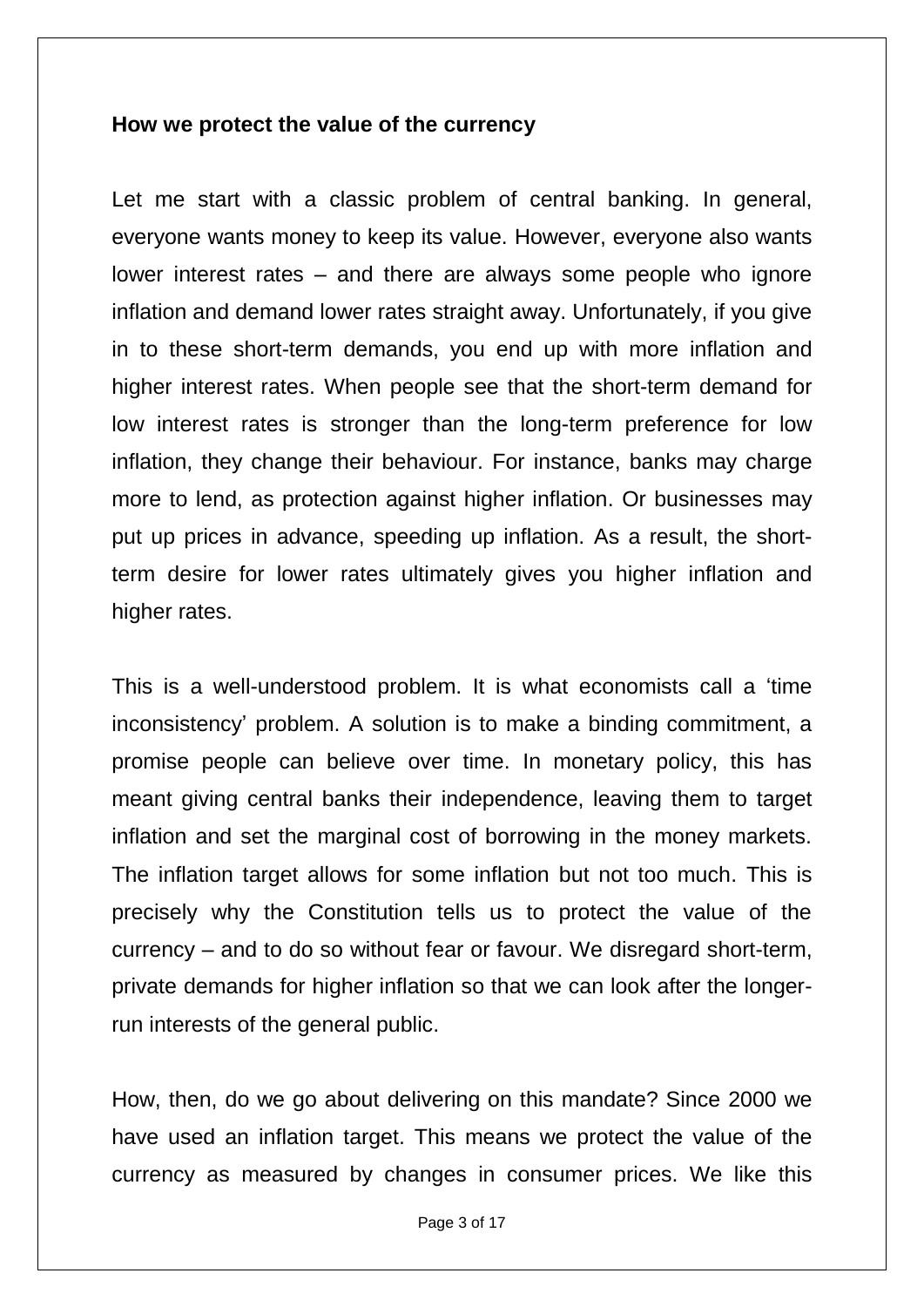measure of value because it is relevant to the lives of all South Africans. Furthermore, we have had more success hitting our inflation targets than we have had with other, older approaches, such as pursuing money supply targets or trying to control the exchange rate. Importantly, like many other countries, we have found that inflation targeting has helped to deliver good economic outcomes.

# **Why inflation targeting produces good economic outcomes**

For a start, as intended, inflation targeting has helped us to get lower inflation. In the 1980s inflation averaged about 15%. It was almost 10% in the 1990s. Since the adoption of inflation targeting in 2000 it has been close to 6%.

Lower inflation protects South Africans' living standards, especially of people without the power or financial knowledge to shield themselves from price increases – most of all the poor. I will give you a very simple example. Bread costs about R11 at the moment.<sup>3</sup> If inflation stays at around 6%, bread is going to cost R35 in 20 years" time. If inflation goes back to pre-democracy levels, that same loaf of bread is going to cost R180 in 20 years. These kinds of huge price increases will leave many more people behind. This is why higher inflation is a recipe for more poverty and more inequality.

Lower inflation has also permitted lower interest rates. The average prime rate in the 1990s was almost 19%. It was about 13% in the 2000s and has averaged just under 10% since 2010. Among other benefits – like supporting long-term, job-creating investment – this decline in rates

 3 Sasko Premium Brown Bread, 700g, Pick "n Pay, R10.99, priced on 13 July 2017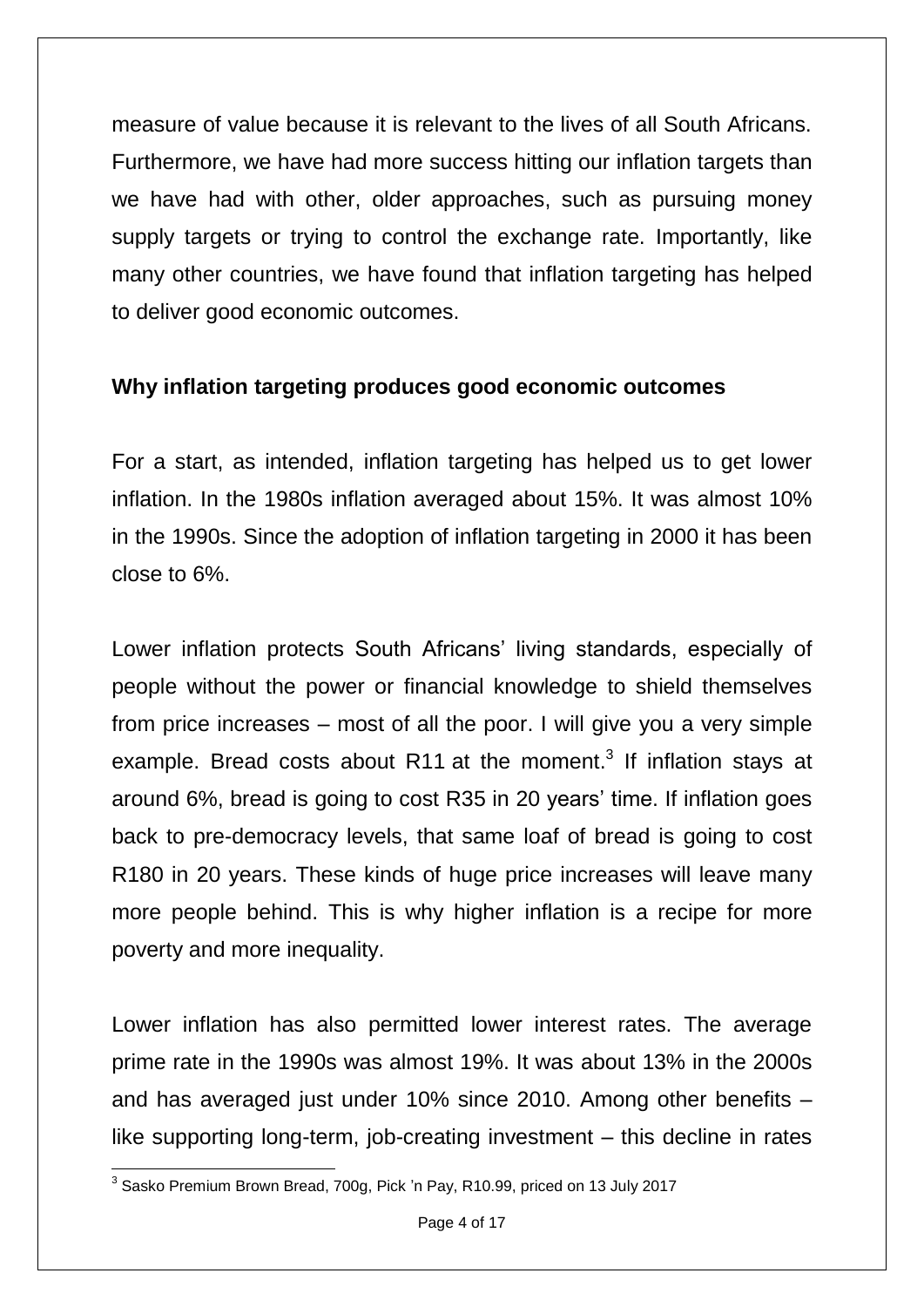has contributed to the inclusion of millions more South Africans in the market for financial services.<sup>4</sup>

Furthermore, targeting inflation has allowed us to be more flexible. When you are aiming at a relatively slow-moving variable like inflation, you do not need to react as rapidly as you might have had to with something like the exchange rate. As a result, interest rate changes have been smoother. Back in 1998, for example, before we started inflation targeting, we raised interest rates by almost 7 percentage points in just five months. The policy rate went to nearly 22% and the prime rate reached 25.5%. In more recent years, by contrast, we adjusted the policy rate by just 2 percentage points over three-and-a-half years, to 7%, before lowering it to 6.75% in July. This sort of smooth adjustment is much easier on firms, households and government than large, rapid adjustments.

In textbooks, there is a short-term trade-off between growth and inflation. Many people think of this as permanent and wonder why we do not accept more inflation so we can have more growth and more jobs. This is not how it works. In fact, the data show clearly that inflation and growth have moved in opposite directions, with more inflation coinciding with lower growth and higher growth accompanied by lower inflation. This makes sense: inflation eats into peoples' real incomes, making them poorer – as they can buy fewer goods with the same money. It also generates higher and more volatile interest rates. All of this affects

**.** 

<sup>&</sup>lt;sup>4</sup> For instance, the proportion of South Africans with a financial product from a regulated provider has risen from 55% in 2005 to 85% in 2016. See National Treasury, 2017, *A financial sector that serves all South Africans*, available at

[http://www.treasury.gov.za/documents/national%20budget/2017/review/Annexure%20F.pdf.](http://www.treasury.gov.za/documents/national%20budget/2017/review/Annexure%20F.pdf)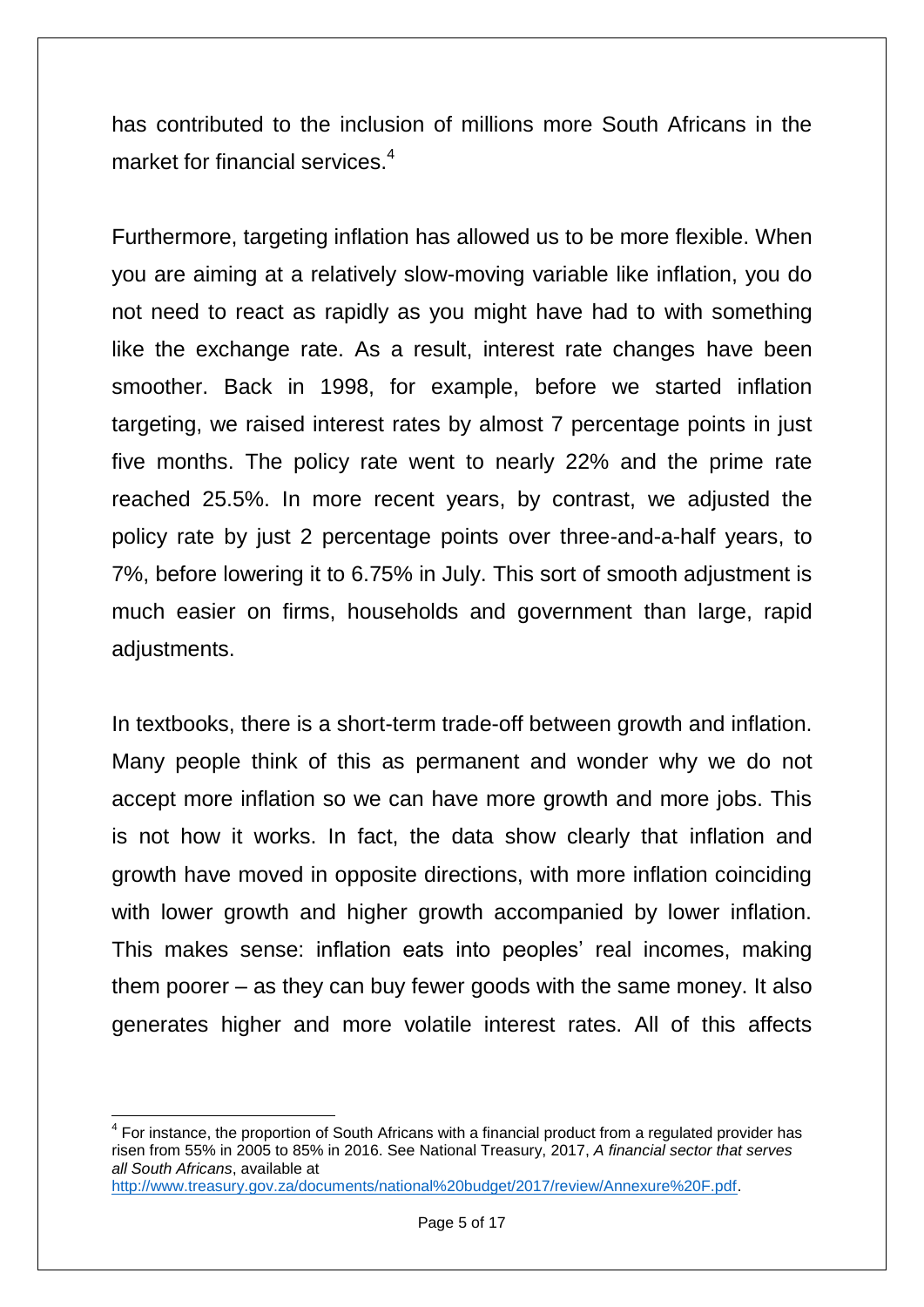growth. So keeping inflation under control should be growth-friendly, which is just what the numbers show.

This pattern also holds in a comparison across countries. Besides South Africa, 11 other emerging markets adopted inflation targeting in the late 1990s and early 2000s. These included Brazil, Thailand, and Colombia. Those with lower inflation than South Africa have had better growth and less unemployment. This suggests that there is nothing growth-friendly about higher inflation targets. Of course, there are many things that affect a country"s growth rate. But if inflation targeting is such a big "problem", and if there is a significant trade-off between growth and inflation, then countries with lower, tighter targets should have suffered more. They did not. They did better.<sup>5</sup>

Since the Public Protector"s report, some old complaints about the inflation-targeting framework have reappeared in the press. One objection is that inflation targeting is appropriate only for advanced economies, not for emerging markets. A second is that we should be targeting growth or employment instead. A third objection is that inflation targeting hurts exports because high interest rates keep the rand too strong. I would like to explain why these are not convincing arguments for replacing inflation targeting.

First, let me tackle the criticism that inflation targeting is allegedly more of a "rich country policy". In fact, inflation targeting is popular in both advanced economies and emerging markets. Research by the

**<sup>.</sup>** <sup>5</sup> Since 2000, South Africa has had the second-highest inflation rate, on average, of these 12 countries. (Brazil is first.) South Africa ranks eighth for growth and last for unemployment. Since the most recent global financial crisis, South Africa has once again had the second-highest inflation rate, after Brazil, but its growth rank has slipped to ninth place. It remains last for unemployment.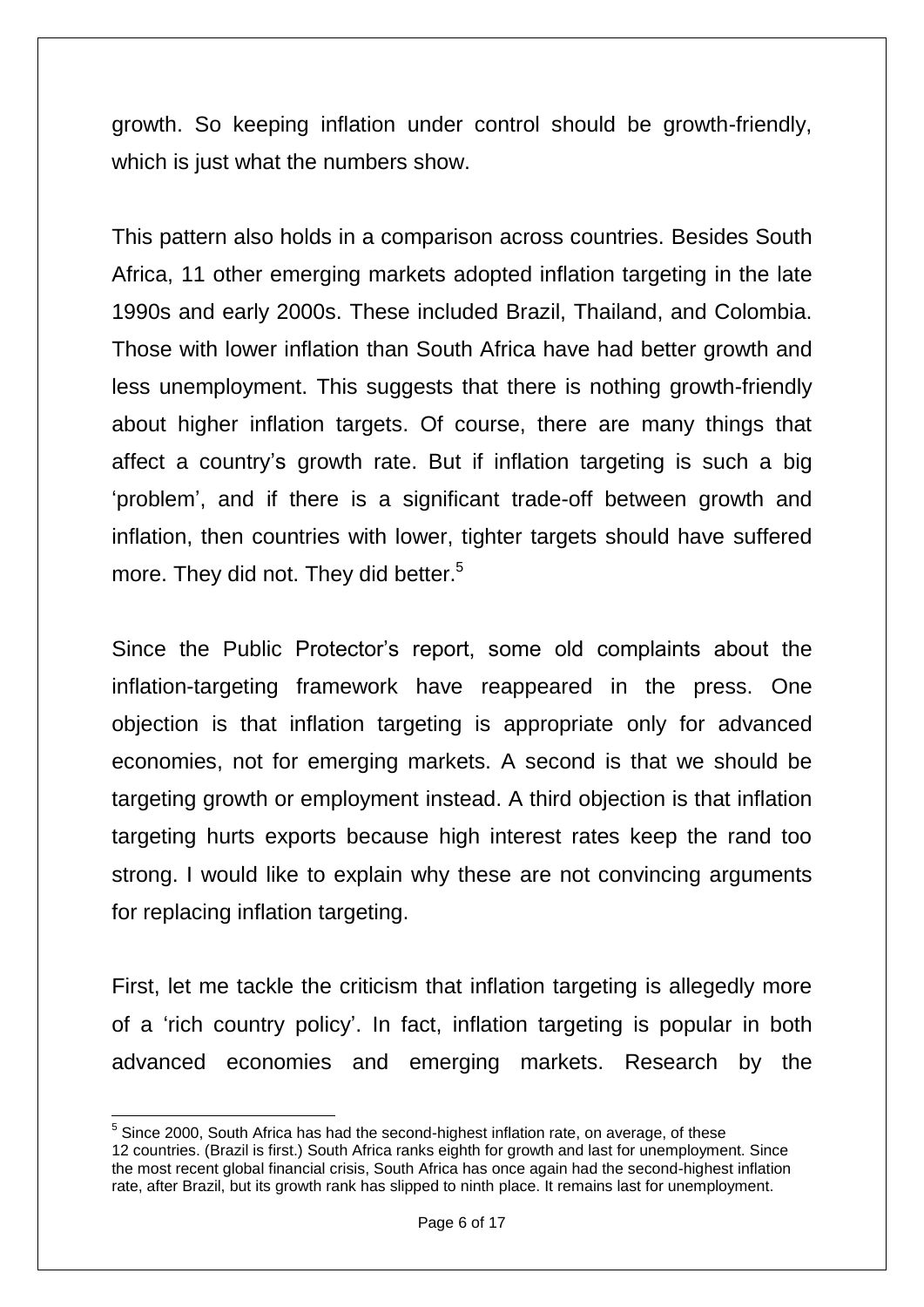International Monetary Fund identifies 28 pure' inflation-targeting countries. <sup>6</sup> Of these, 20 (or 71%) are emerging markets. If we use a broader definition, more countries qualify. There are 64 countries with a published inflation target for 2017; 49 of these (or 77%) are emerging markets.<sup>7</sup> Furthermore, if anyone is having trouble hitting inflation targets, it is the advanced economies.

Most of the central banks in the major advanced economies are below their inflation targets and have been so for some time. By contrast, emerging markets are mostly on target or getting there. South African inflation, to take the most immediate example, fell back within the target range in April this year and is expected to stay there for the foreseeable future. The reason why emerging market central banks are doing better than their rich country peers is probably because we know more about lowering inflation than raising it  $-$  especially when interest rates are already at zero. My conclusion is therefore that inflation targeting is more of an emerging market practice than an advanced economy one – one that has been working better in emerging markets, too.

Should we be targeting something besides inflation? I know of no central banks that are employment targeters or growth targeters. There are good reasons for this. Contemporary economic thinking and lots of experience indicates that monetary policies cannot do much about structural growth and employment problems. If you do not have enough skilled workers, the central bank cannot mint doctors and engineers. The thinking and experience also stresses that any trade-off between growth

 6 See Sarwat J, March 2012, *Inflation targeting: holding the line*, available at [http://www.imf.org/external/pubs/ft/fandd/basics/target.htm.](http://www.imf.org/external/pubs/ft/fandd/basics/target.htm)

<sup>&</sup>lt;sup>7</sup> The data for 2017 inflation targets are drawn from [http://www.centralbanknews.info/p/inflation](http://www.centralbanknews.info/p/inflation-targets.html)[targets.html.](http://www.centralbanknews.info/p/inflation-targets.html)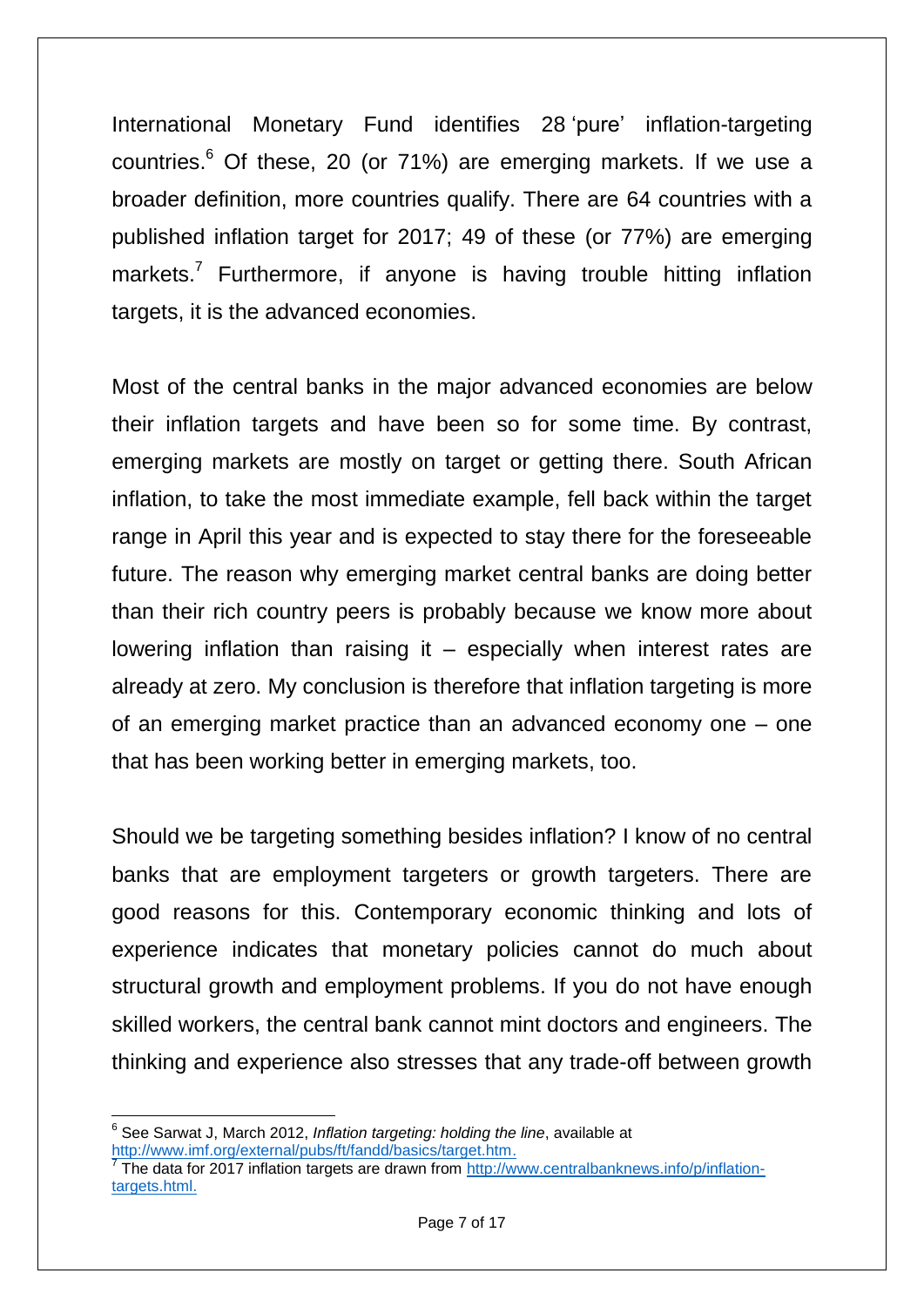and inflation, or unemployment and inflation, is short-term only. What you can do is stabilise inflation at the target and employment or growth at its sustainable rate.

For this reason, even the central banks with multiple mandates tend to behave a lot like inflation targeters. The US Federal Reserve (Fed), for instance, has a triple mandate, for low inflation, low unemployment, and low interest rates.<sup>8</sup> In practice, the Fed aims to anchor inflation expectations in line with its 2% target. In turn, low inflation helps to keep interest rates low, and the two together help to maximise employment.

One can explain US interest rate decisions pretty well using a simple rule, as the economist John Taylor famously showed. Simply put, the Fed reacts when inflation is not on target and when unemployment is away from its normal levels. We consult very similar models in the SARB, and they also describe our policy decisions pretty well. This is because we, as monetary policymakers, already care about cyclical variations in employment and growth. This is the nature of flexible inflation targeting; I have never sat in an MPC $<sup>9</sup>$  meeting where we just</sup> looked at the inflation rate and ignored everything else. Of course, any inflation-targeting central bank can give you low rates if inflation is well behaved; you do not need an extra mandate to do that. We try very hard to keep interest rates as low as they can be given the inflation forecast.

Finally, does inflation targeting get in the way of export-led growth, by keeping the exchange rate too strong? Back in the late 2000s, the visiting International Growth Advisory Panel suggested that a more

 $\overline{\phantom{a}}$  $8$  Although the Fed is widely thought to have a dual mandate, the Federal Reserve Act actually

specifies three objectives. Ben Bernanke discusses this in *The Courage to Act*, published in 2015. Monetary Policy Committee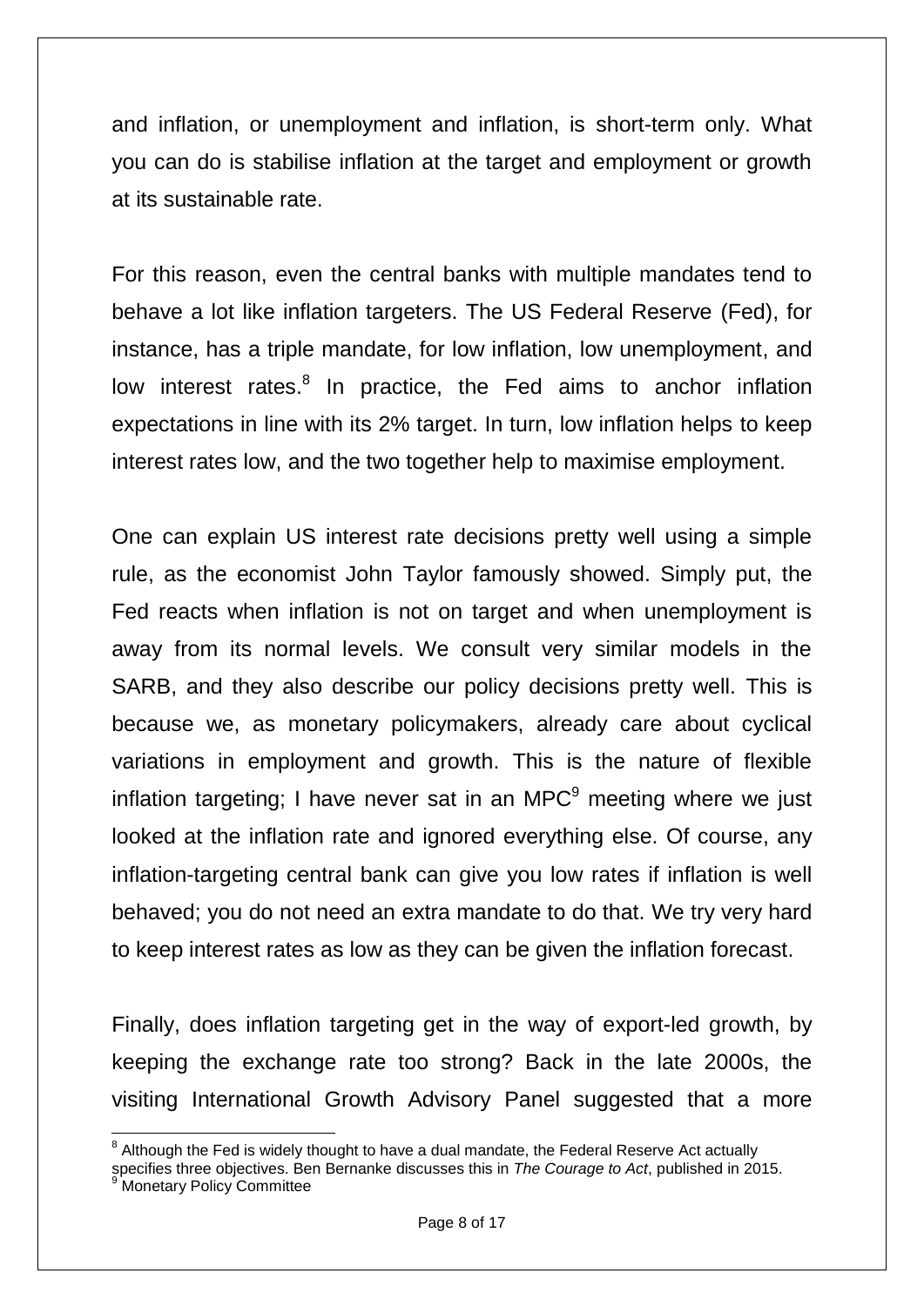competitive exchange rate could be helpful for boosting exports. The Panel also suggested running a fiscal surplus to create space for lower interest rates, and they encouraged us to keep inflation targeting.<sup>10</sup> More recently, some people have claimed that the Harvard Panel report shows that even experts have a problem with inflation targeting – ignoring what the Panel really said.<sup>11</sup> They also forget that by the time the Panel"s report was released, this suggestion had been overtaken by events, with the rand having weakened again.<sup>12</sup>

In fact, under inflation targeting, excessive exchange rate appreciation has been rare and short-lived. These discrete periods occurred when capital flowed in as a result of high commodity prices, sustained public borrowing, and low yields in advanced economies – not because of inflation targeting. The inflation-targeting framework, all else being equal, has lowered inflation and interest rates, reducing the pull on hot money in recent times. In fact, a fundamental, and achieved, objective of inflation targeting was to obtain a more competitive exchange rate. Exchange rate targeting, the implicit policy of the 1990s, kept the rand uncompetitive.

It is likely that the act of introducing the inflation-targeting framework helped to attract capital in 2000 because it signalled a move to a much better policy framework, but South Africa was starved of capital at the

 $\overline{a}$ <sup>10</sup> For the Panel's recommendations, see Ricardo Hausmann's *Final recommendations of the International Panel on Growth*, available at

[http://www.treasury.gov.za/comm\\_media/press/2008/Final%20Recommendations%20of%20the%20I](http://www.treasury.gov.za/comm_media/press/2008/Final%20Recommendations%20of%20the%20International%20Panel.pdf) [nternational%20Panel.pdf,](http://www.treasury.gov.za/comm_media/press/2008/Final%20Recommendations%20of%20the%20International%20Panel.pdf) especially pages 6 and 12-13.

<sup>&</sup>lt;sup>11</sup> See, for instance, Luke Jordan's *It's time to debate the central bank's mandate*, available at [https://www.dailymaverick.co.za/opinionista/2017-06-23-its-time-to-debate-the-central-banks](https://www.dailymaverick.co.za/opinionista/2017-06-23-its-time-to-debate-the-central-banks-mandate/#.WVuR5RWGOUm)[mandate/#.WVuR5RWGOUm](https://www.dailymaverick.co.za/opinionista/2017-06-23-its-time-to-debate-the-central-banks-mandate/#.WVuR5RWGOUm) (June 2017).

<sup>12</sup> This point was made at the time by Kenneth Creamer, in "SA needs an inclusive growth path", Mail *& Guardian,* published on 4 July 2008*.*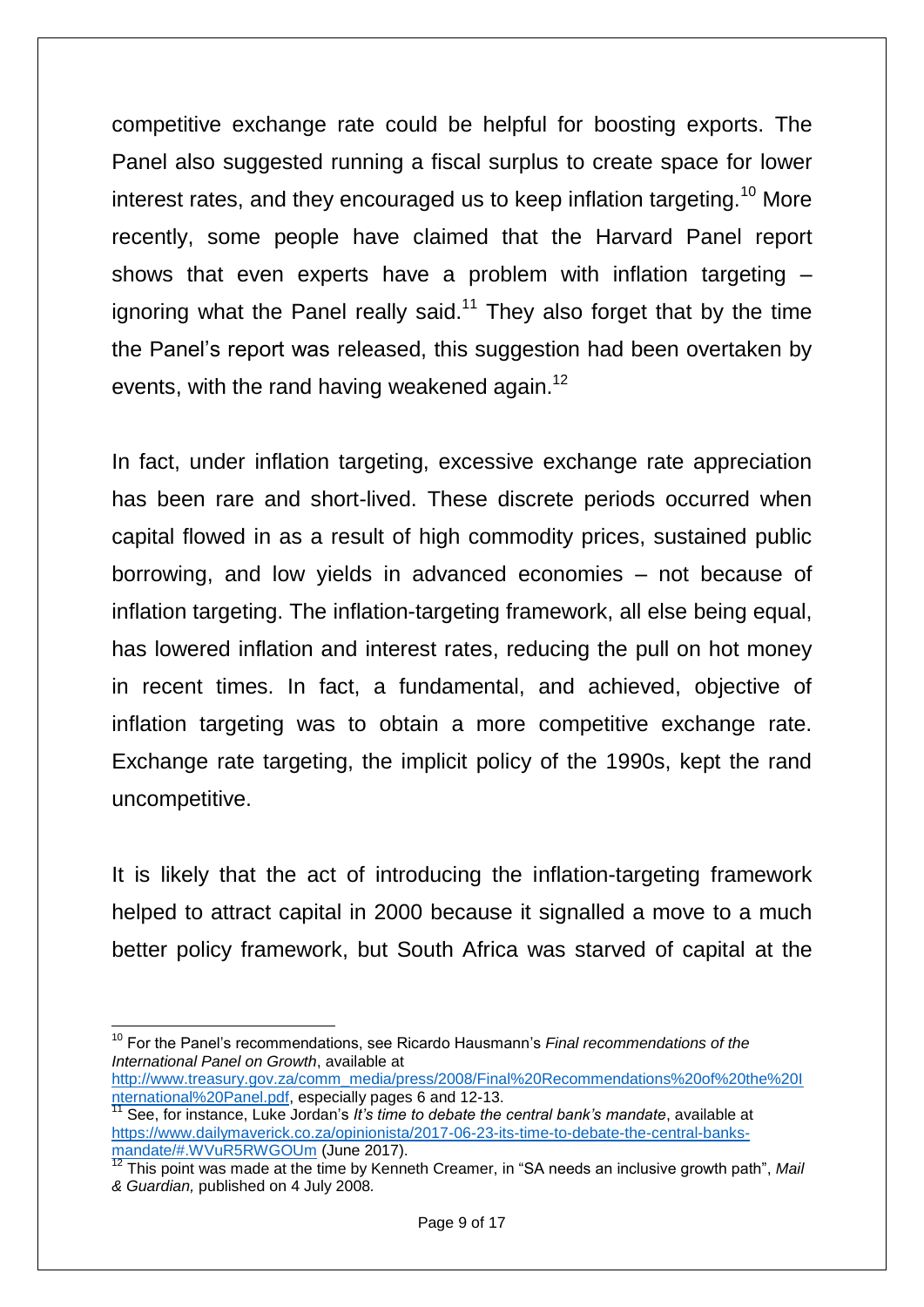time. Any other policy framework that improved on the previous one would have had the same effect.

Let me make a broader point about this debate. South Africa needs capital to develop. It also needs a reasonably competitive real exchange rate. Achieving both is not easy, but the simple solutions occasionally proffered are seriously inadequate. First, they invariably focus on nominal depreciation and not on real depreciation; the inflationary sideeffects of nominal depreciation are ignored. Second, the proposals never say anything about the implications for the fiscus, for interest rates, and for the broader economy of targeting a specific exchange rate level.<sup>13</sup> Third, I would like to hear why this effort would be successful in South Africa when it has not worked well in other democracies that have tried it. Even a cursory review of the Asian success stories shows they had a very high savings rate and used financial and wage repression and price controls to achieve real undervaluation. How exactly would these authoritarian approaches to policy be implemented here?

At the end of the day, we have had a major depreciation in both nominal and real terms of the exchange rate since 2011, yet the net export response has been very weak. If nominal depreciation is so critical, we should have experienced an export boom. I do not doubt that a competitive exchange rate is useful, but it is the real depreciation that matters here and, on balance, keeping inflation low contributes to that aim.

 $\overline{\phantom{a}}$  $13$  Maintaining a specific exchange rate level requires the daily management of the supply and demand for foreign currency, often involving large and abrupt moves in interest rates, access to unlimited foreign currency, and large swings in economic activity.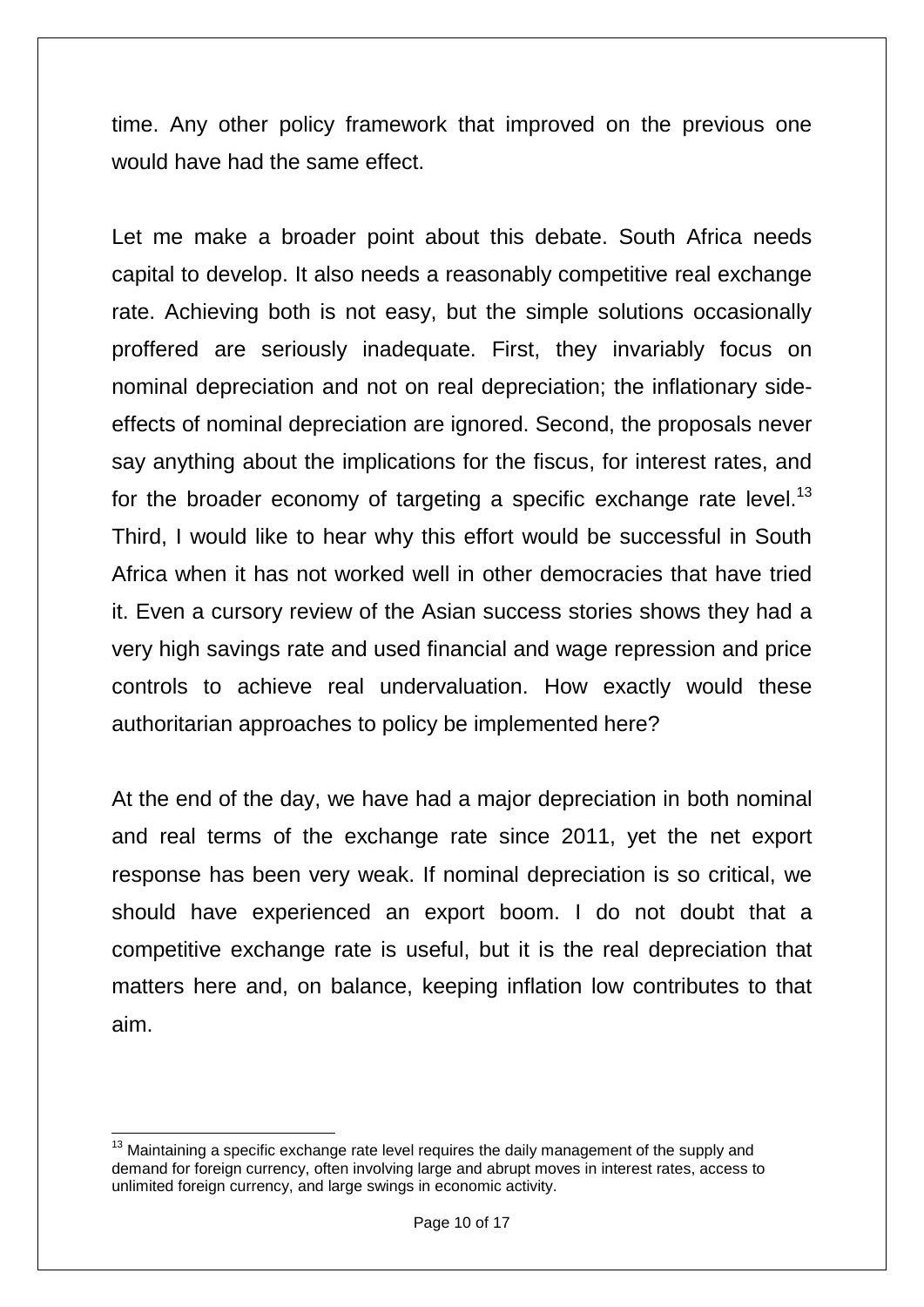# **Have we been too focused on inflation?**

I think that inflation targeting makes sense for South Africa as it is an effective way to uphold our constitutional duty to protect the value of the rand. That said, we need to have some important conversations about the South African version of inflation targeting. Reading (and believing) some of our critics, you would think the SARB is obsessed with inflation – and little else.

From a worldwide comparative perspective, South African inflation has become quite high. Back in 2005, we had lower inflation than 60% of all countries. More recently, in 2011, we were about in the middle – lower than half, higher than half. In 2016, however, we had higher inflation than most other countries  $-80\%$  of them. This is not just because we had a drought and food prices were high. Based on forecasts, it will be much the same story for 2017.<sup>14</sup>

One big reason why we have higher inflation than most other countries is because our target is unusually high and wide, plus we typically have inflation right at the top of the target range, close to 6%. Furthermore, of the peer emerging markets I mentioned earlier, we are the only one where the inflation target has not been revised down at least once. Nowadays most emerging markets have targets of around 3% or 4%. For instance, India adopted a 4% inflation target last year, and Brazil has just revised its target down to 4%. A frank reassessment of the 3-6% inflation target – which is now almost 18 years old – would probably conclude that the target should be lower. My economists have worked on the numbers, and they report that if we want an inflation rate in line

 $\overline{\phantom{a}}$ <sup>14</sup> This comparison uses IMF data from the April 2017 *World Economic Outlook.*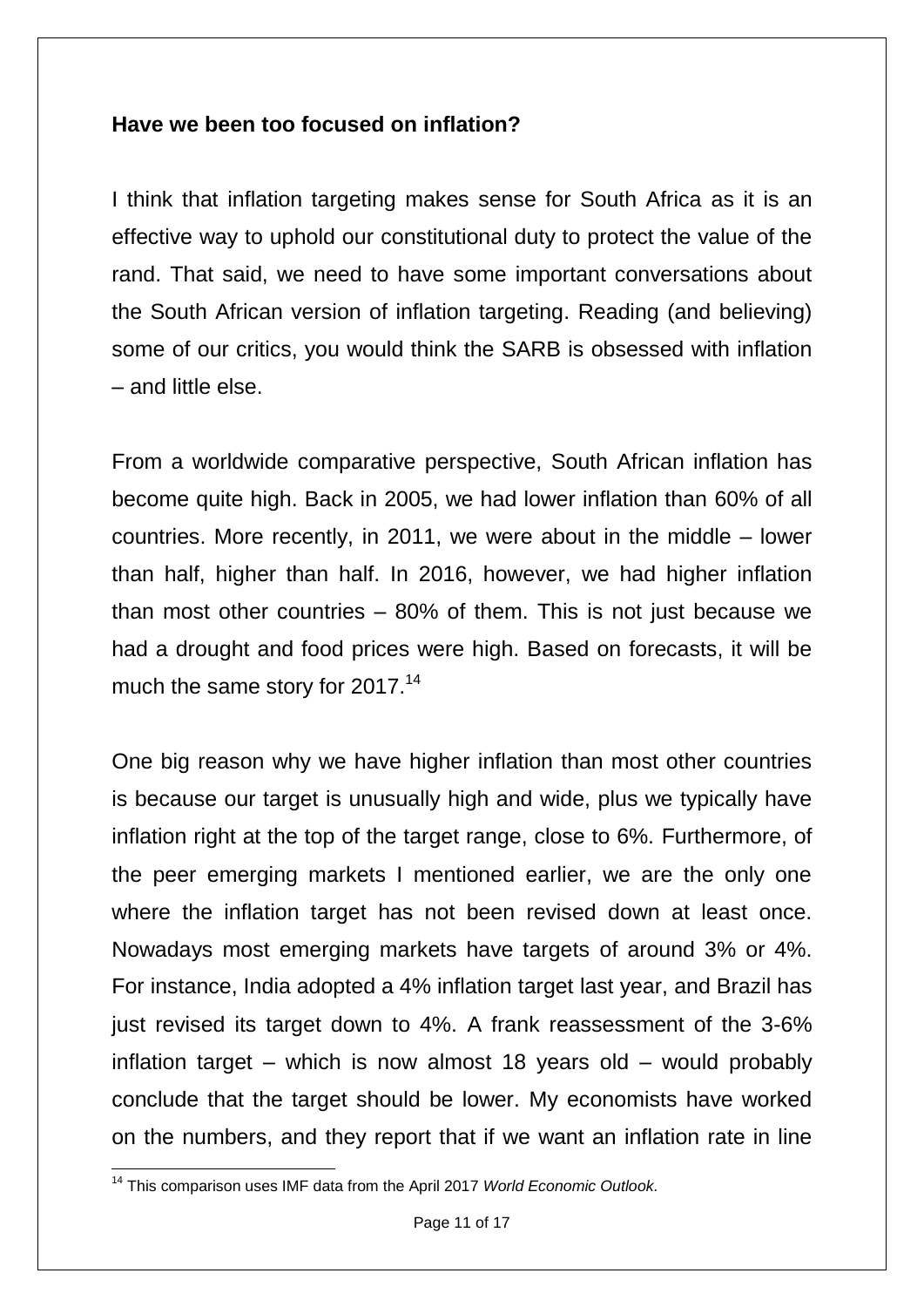with our trading partners, we should be aiming for  $3\text{-}4\%$ <sup>15</sup> - that is not where we are today.

As you can see, we are certainly willing to reflect critically on monetary policy. But let me add that we also need to prioritise. We have been suffering from a recession provoked chiefly by a collapse in confidence, driven by serious policy uncertainty. We have been downgraded by all the major ratings agencies, and we are barely clinging to investment grade status for our rand-denominated debt. The ratings agencies tell us that the major policy pillar that supports the South African investment case is our monetary policy framework. Why then, in this environment, would you want to make the discussion about changing the monetary policy framework? As a matter of science, there are no settled questions and more research is always appropriate. As a matter of policy, this focus seems misguided.

# **Central bank accountability**

What about accountability? Our fundamental purpose, as with the other parts of South Africa"s system of government, comes from the Constitution. Our job is to figure out a monetary policy framework that delivers on this mandate. In line with many other countries, we use an inflation target. We identify the precise inflation target after consultation with National Treasury. This is as transparent to the public as it can be. No one can give the SARB secret instructions. Our mission is in plain view, and the evidence for judging us is independently produced and

**<sup>.</sup>** <sup>15</sup> For details, see 'Box 4, South African inflation: an international perspective' in the *Monetary Policy Review*, published by the SARB in October 2016, available at

[http://www.resbank.co.za/Lists/News%20and%20Publications/Attachments/7504/MPROctober2016.p](https://www.resbank.co.za/Lists/News%20and%20Publications/Attachments/7504/MPROctober2016.pdf) [df.](https://www.resbank.co.za/Lists/News%20and%20Publications/Attachments/7504/MPROctober2016.pdf)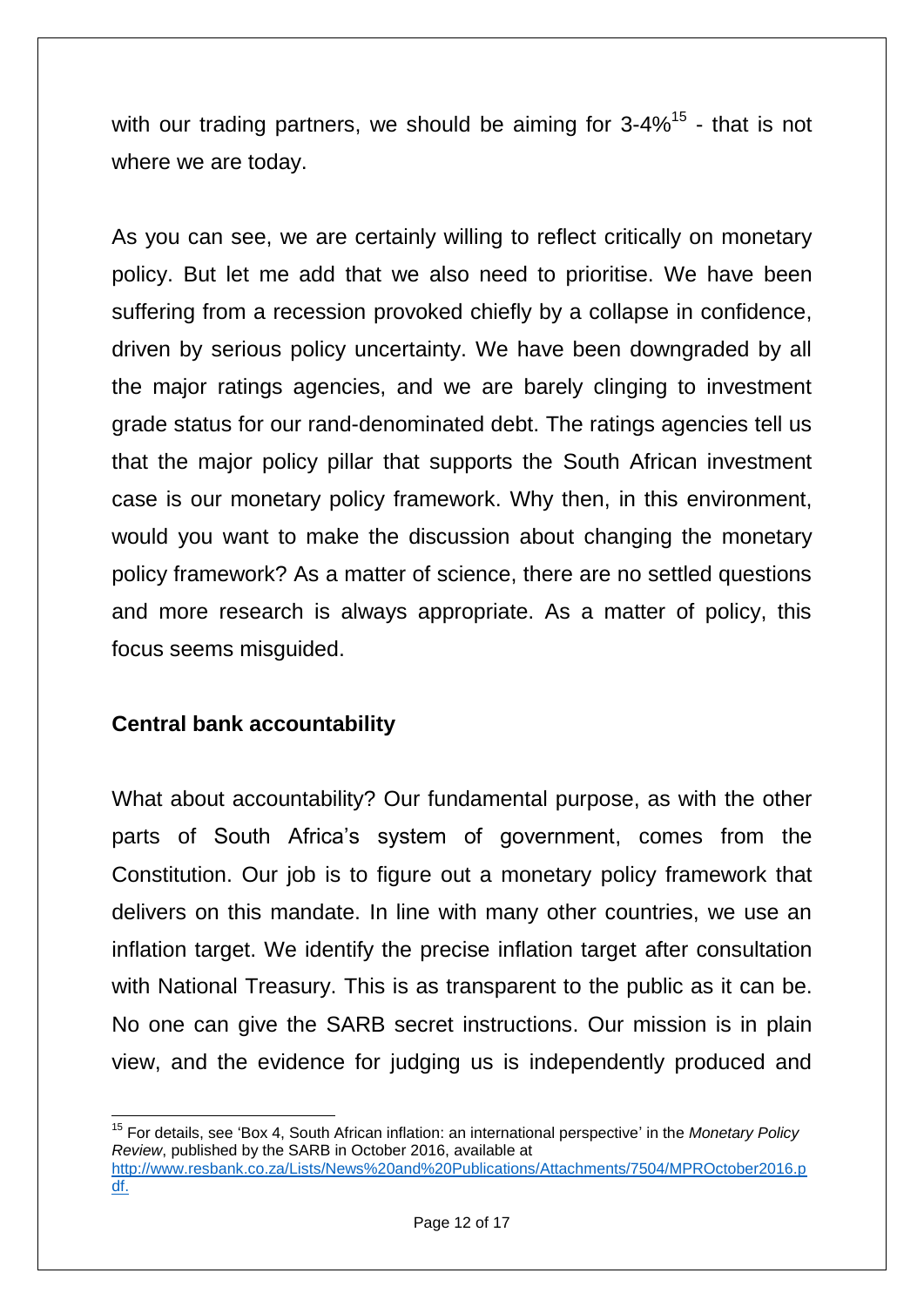publicly available, in the form of the consumer price index published by Statistics South Africa.

Of course, this is not the only way in which the SARB is held accountable. Our other roles and powers, such as bank supervision and financial stability, are assigned to us by laws passed by Parliament and signed by the President. We submit our Annual Report to Parliament. Furthermore, the Governor and the Deputy Governors are appointed by the President following consultation with the Minister of Finance and the SARB's Board of Directors.<sup>16</sup> This system is designed to create the space for the SARB to make good decisions while maintaining democratic accountability. If you believe that the SARB is so independent that it can ignore the public interest, you need to reflect on how our work is specified in law and how we consult on our target.

At this point in the conversation, you can usually rely on someone to ask about the SARB"s private shareholders. What is a central bank with private shareholders doing in South Africa"s Constitution? Does this not mean the SARB is run in the interests of private individuals, not in the interests of South Africans? This has become something of a zombie argument: no matter how many times you kill it, it keeps coming back. The fact is: private shareholders have no influence whatsoever on monetary policy, financial stability, or banking regulation. Their rights are highly circumscribed. A shareholder, and his or her associates, cannot hold more than 10 000 shares out of the total of 2 million shares in issue. According to the SARB Act, shareholders receive a fixed annual

**<sup>.</sup>**  $16$  Governors and Deputy Governors are appointed for fixed five-year terms. My current term, for instance, began in November 2014 and expires in late 2019. Of the Deputy Governors, Daniel Mminele concludes his current term in June 2019, Kuben Naidoo in March 2020, and Francois Groepe in December 2022?.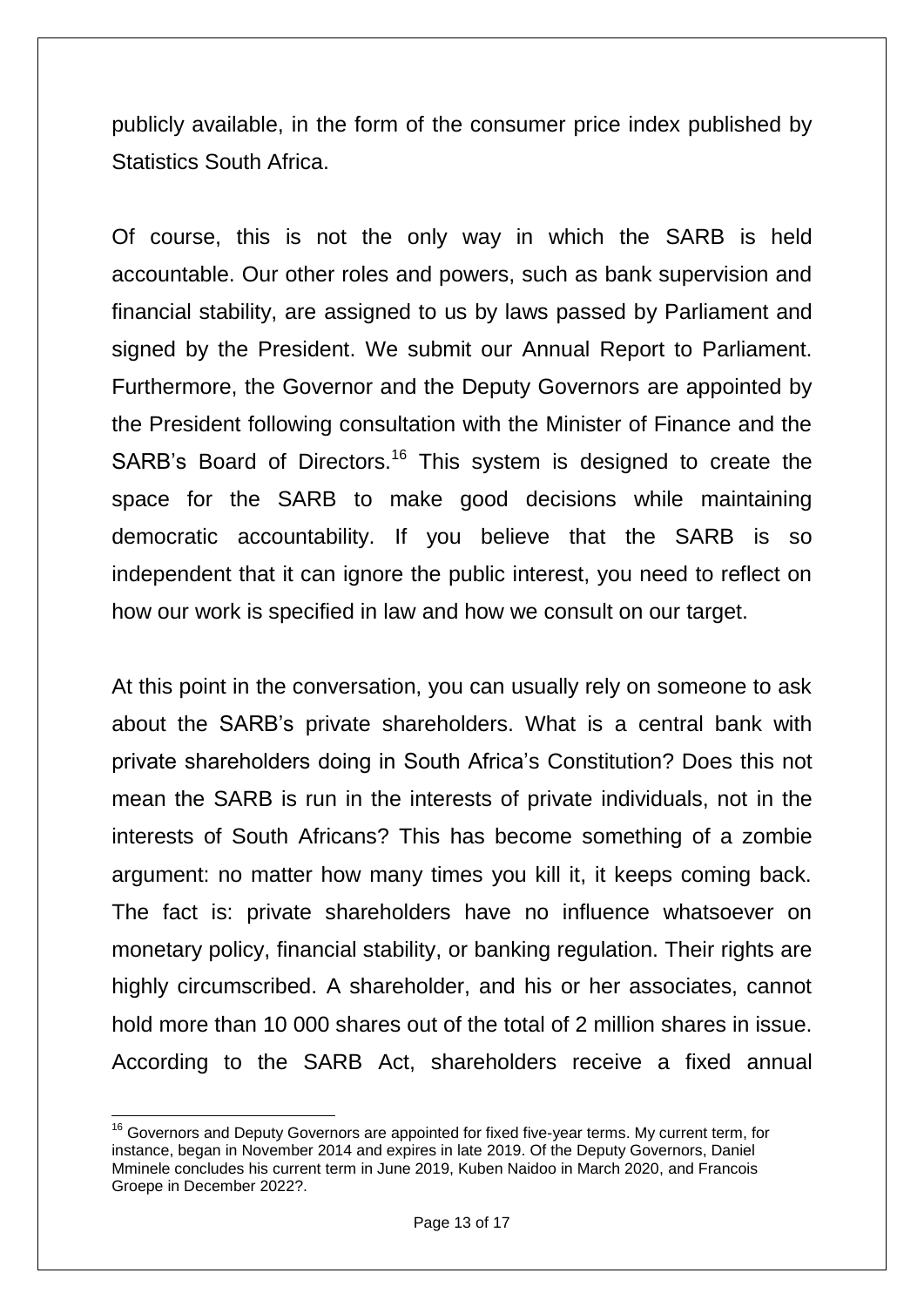dividend of 10c per share. This dividend policy has not been updated in 90 years, so I am afraid it has not been a great investment.

Our total dividend payout each year is R200 000. Some of the shareholders are annoyed by this and would like to be paid much more. However, this is not the way the shares work. Instead, the SARB"s aftertax profits – which were R1.4 billion for the last financial year – mostly go to National Treasury, with a small portion being kept for the SARB"s own reserves. The shareholders got 0.014%, or roughly one ten-thousandth, of total profits made. For the record, R200 000 is somewhat less than the salary we pay a single junior economist. In other words, come work for us in a junior role and you will make more than all the SARB"s shareholders combined.

The fact that we have private shareholders is admittedly slightly unusual. It used to be a common practice, and today there are still a few other central banks with a degree of private ownership, including those of the US, Japan, Turkey, and Switzerland. I think our shareholders are helpful with some governance issues. It is useful, for instance, to hear from the members of our Board with experience in the agriculture, mining, and public sectors.

However, if we had a fully nationalised central bank, I would not be giving speeches suggesting that we privatise it. So why not just nationalise the SARB? Simple. It would not change anything useful that we cannot change anyway, and it would be expensive. It would not change anything useful because shareholders already have no control over the SARB"s policy responsibilities, as I have explained. Why would it be expensive? I will tell you another story. SARB shares normally trade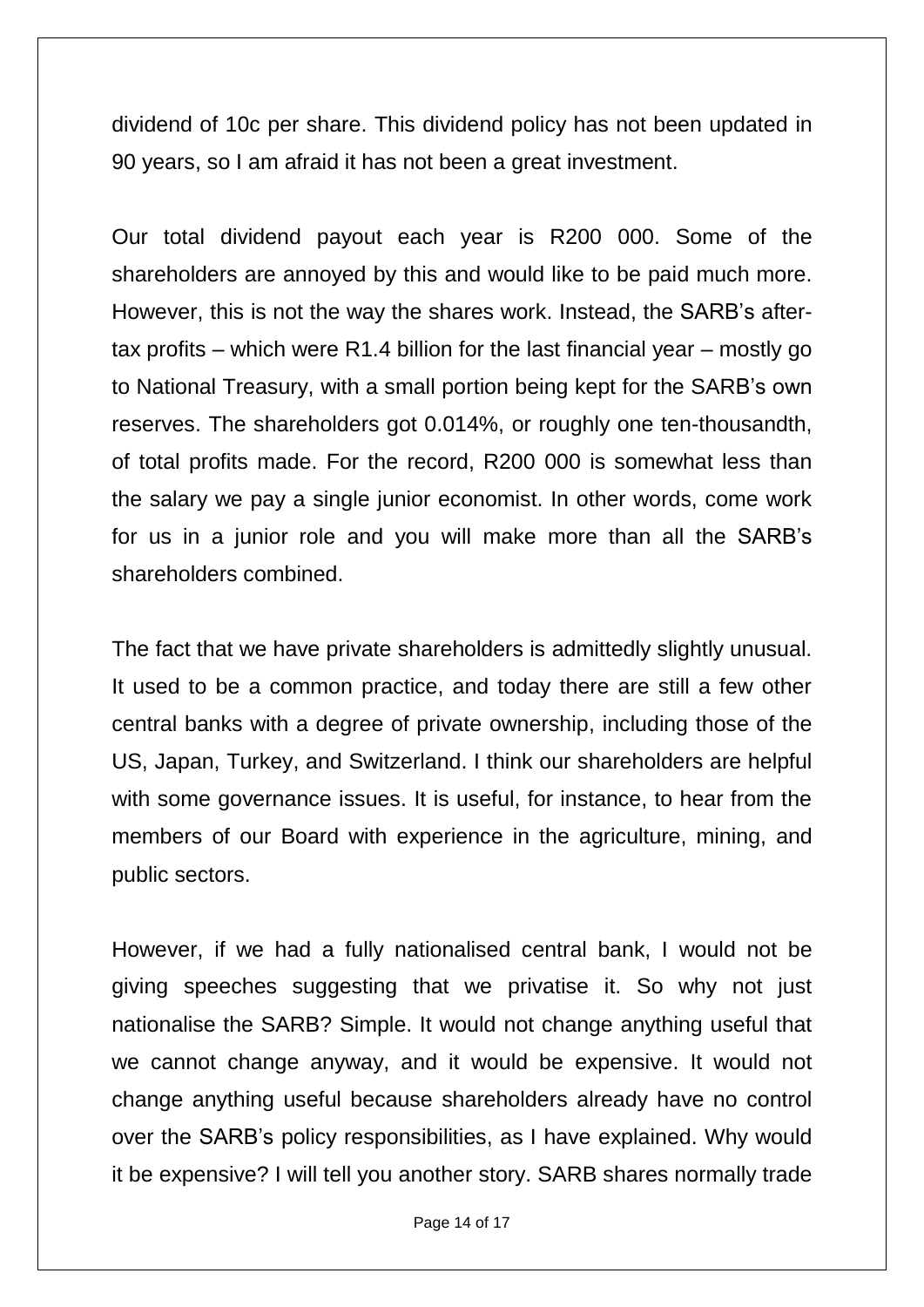for about R3. The funny thing is: if you ask about buying SARB shares, you will find there are standing offers to sell from people whose price is R7 900 per share. Who would charge almost R8 000 for something that normally sells for R3? I suspect there are sellers out there who think we will have to nationalise the SARB in the end because it will be the only way to kill this zombie argument about private shareholders once and for all. As a result, they will get to make a nice profit at the expense of the South African people. My economic advice is: let us not pay large sums of money for purely cosmetic changes.

# **Conclusion**

In this lecture, I have discussed how the SARB protects the long-run interests of South Africans, and I have demonstrated that South Africa has experienced better economic outcomes under inflation targeting than it did previously. We are always interested in monetary policy research, but a major overhaul of the monetary policy framework does not strike me as our most pressing issue. Maintaining a relatively low inflation rate helps to keep long-term interest rates low, and, all else being equal, supports long-term investment. This also works against the real appreciation of our currency. This is as much as monetary policy can do to support economic growth. Low inflation and low interest rates – just like our commodity endowment, our population growth rate and demographic dividend, our excellent higher education system, and our creativity and spirit – are critical to long-run growth and job creation.

Thank you.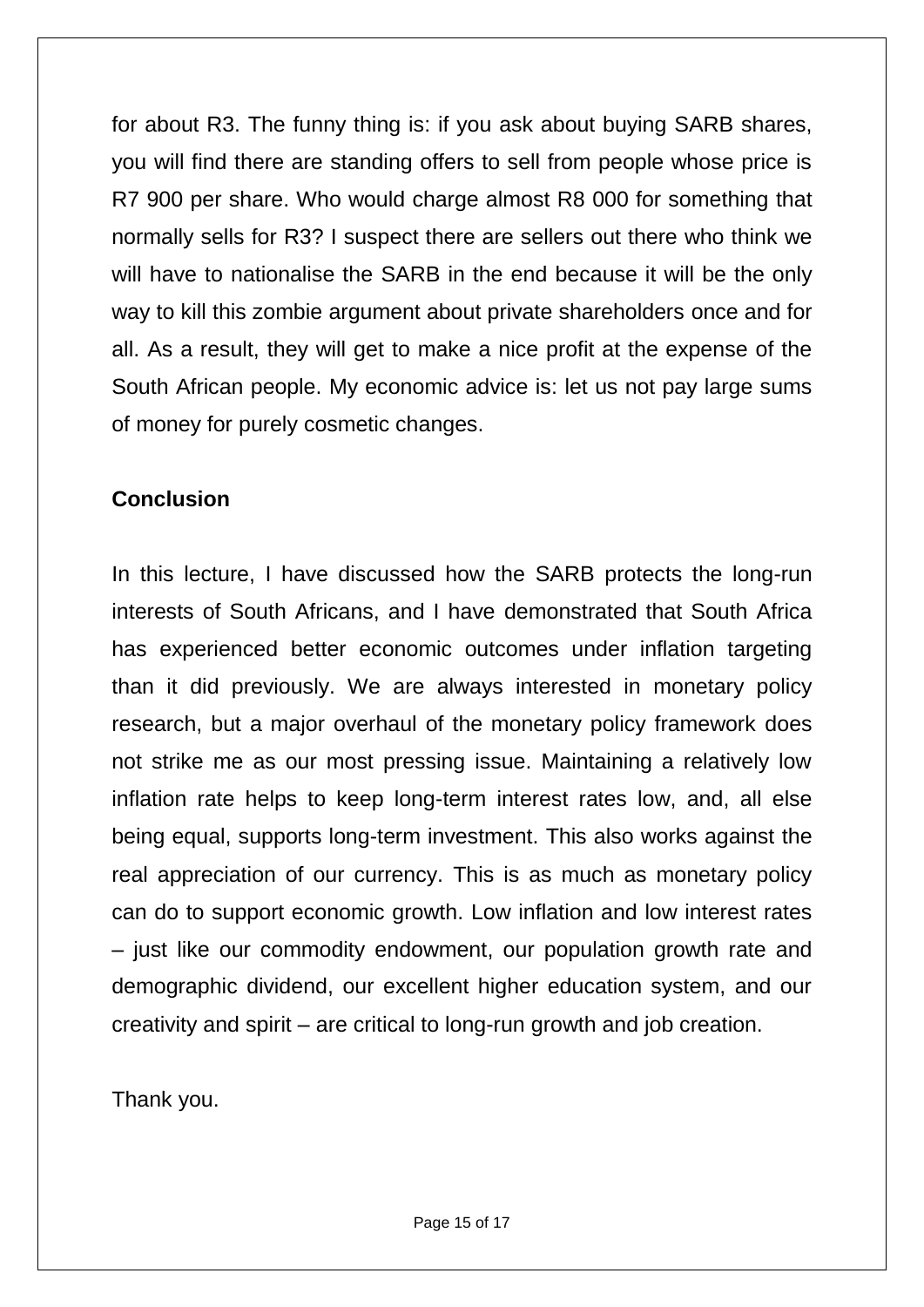#### **Charts:**



**Share of countries with public inflation targets for 2017**



Source: Central Bank News